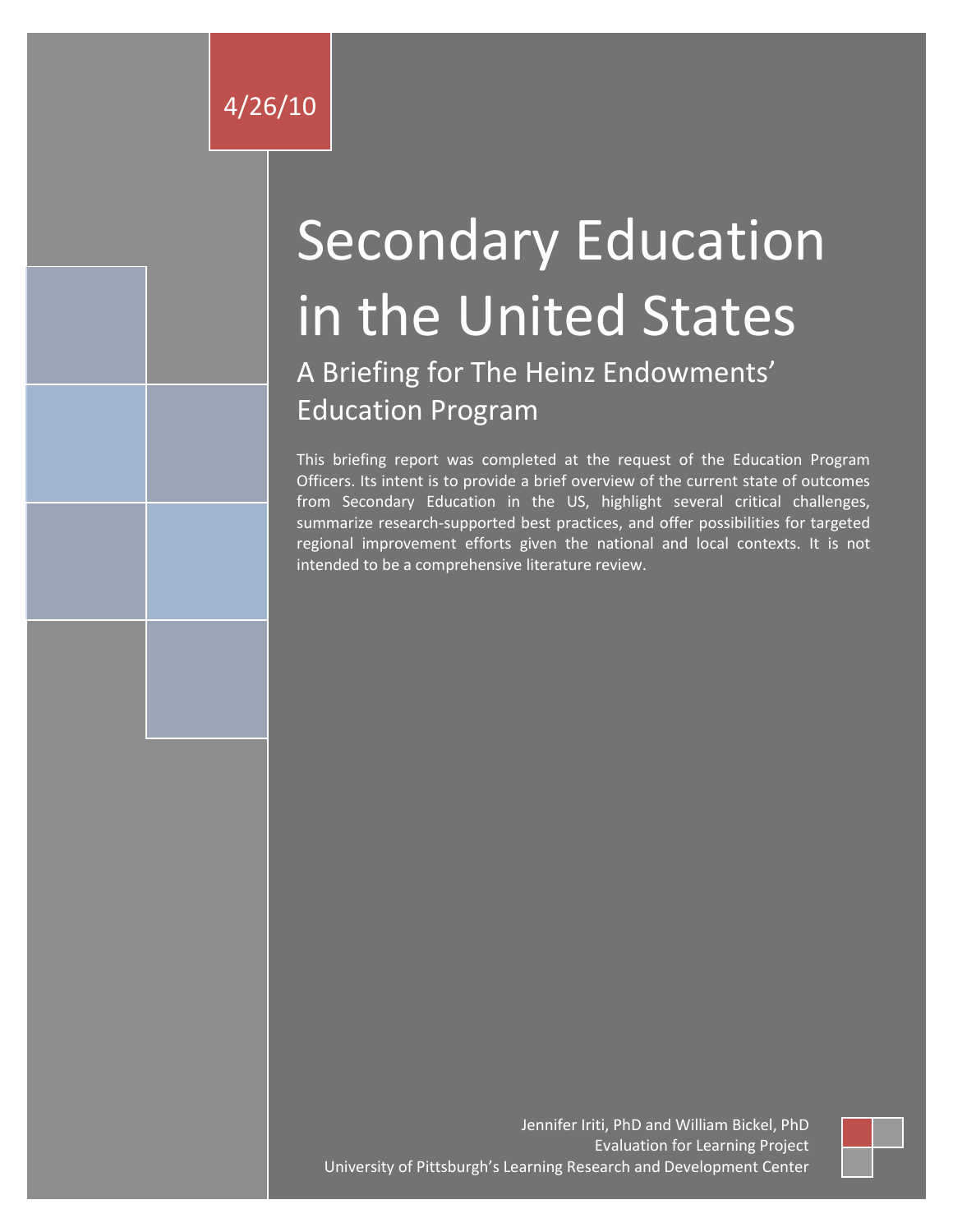# **Table of Contents**

| What does recent research tell us about effective secondary education practices?9 |  |
|-----------------------------------------------------------------------------------|--|
|                                                                                   |  |
|                                                                                   |  |
|                                                                                   |  |

EFL

2010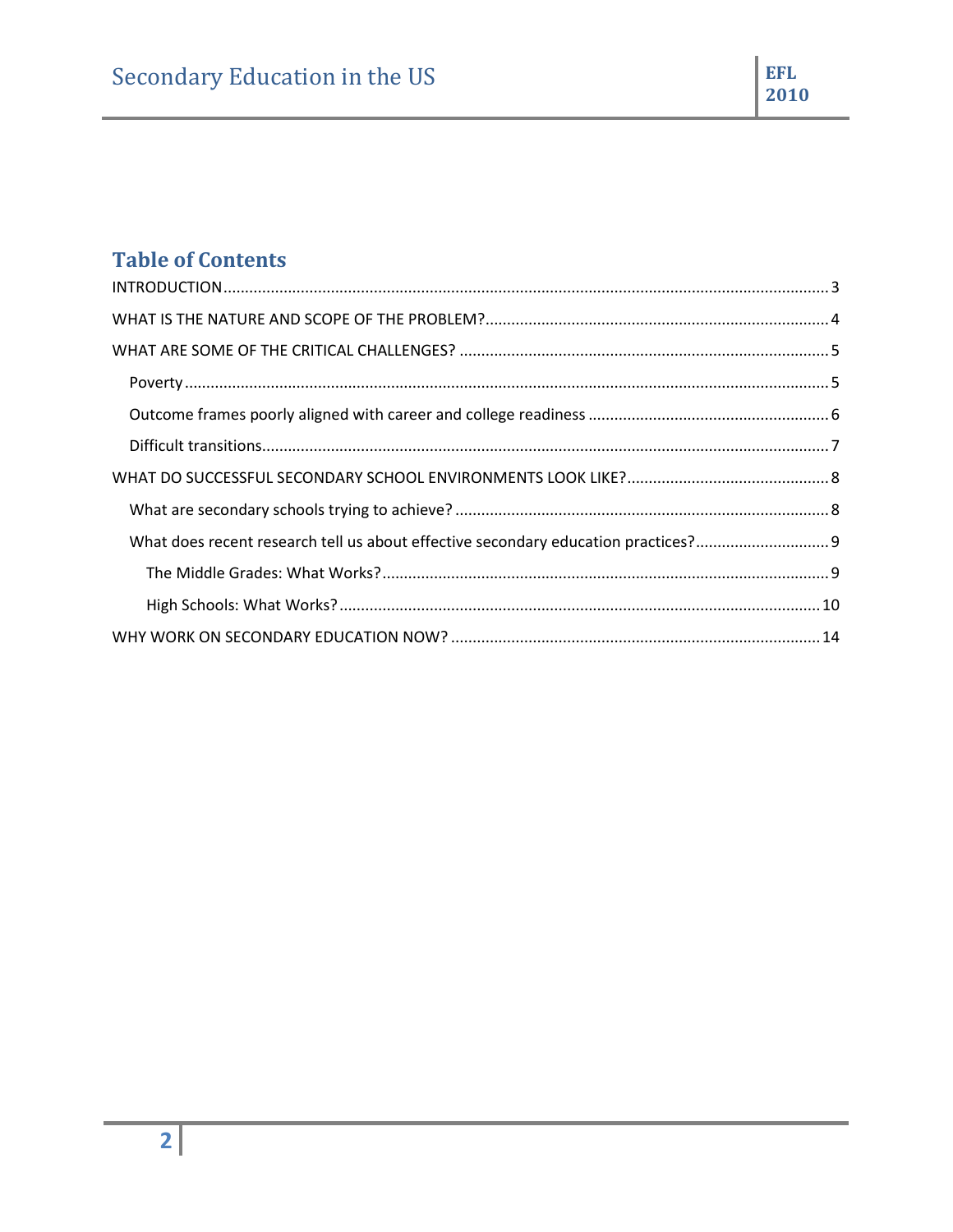# <span id="page-2-0"></span>**INTRODUCTION**

A well-educated and engaged citizenry is central to the social and economic health, and the stability of a democratic society. Yet, for many Americans the reality of full civic and economic participation in society falls far short of the ideal. This shortfall is especially the case for individuals living in poverty and those from African-American, Latino, Asian, and Native American (ALANA) populations. The issues that surround this dilemma are complex and involve deep-rooted social and economic factors. When one begins to imagine responses, no one sector "owns the problem." We recognize that comprehensive efforts working across multiple sectors in society (e.g., social, economic, health, education, the home) are needed. That said, current circumstances lead us to understand that, in partnership with powerful family, and community forces, formal education has a crucial role in addressing the goal of broader social participation.

Starting with the early years, the role of schooling has either a positive or negative cumulative effect on the life opportunities of the nation's youth and their capacities to fully partake in the social order. It serves in fundamental ways as a critical gatekeeper for broader social engagement and fulfillment. Solid foundations in the early years are necessary but not sufficient to educational success and full participation. We have seen that good starts can be too easily squandered in middle and secondary years spent in non-challenging, depersonalized environments; where too often expectations differ based upon a student's social and economic circumstances, or ethnic or racial identity; and, where opportunities to engage in culturally responsive, rich, collaborative, educational experiences are limited for the very students that might have the most need for them.

The focus of these brief notes is on secondary education -- the middle and high school years-- and is rooted in the assumption that each stage of the educational process needs to play its part in sustaining educational progress for all students. Put simply, middle and high schools in many communities need to be redesigned in ways that support all students. Further, it is recognized that the challenges are great, and also in many ways different for different levels of the educational enterprise. This means that responses to the challenges need to be tailored to specific social, organizational, and educational factors at work at a given level.

Our goals in this discussion are simultaneously ambitious and very targeted. We hope in a few pages to sketch out key parameters of the problem and to point to a few approaches (that have some evidentiary warrant) to further the goal of setting more students on successful career pathways. These pages cannot do justice to the complexity of the issue nor to the breadth of the responses that are currently being proposed or tested to address the problem at secondary levels. It is hoped that what follows will provide impetus for future deliberation and action.

In the sections below we briefly summarize what is known about important outcomes of secondary education, namely high school completion, post-secondary enrollment and success, and career readiness. Next, we highlight what the literature suggests are the key challenges that result in the observed outcomes. We then briefly summarize what the research tells us are the key dimensions of successful secondary schools. The emphasis here will be on school and classroom level practices, recognizing that to do these well will require systemic policy changes and support. Those issues are not addressed in this briefing. Finally, we identify some factors at national and local levels which suggest that investment in secondary education reform is timely and potentially profitable.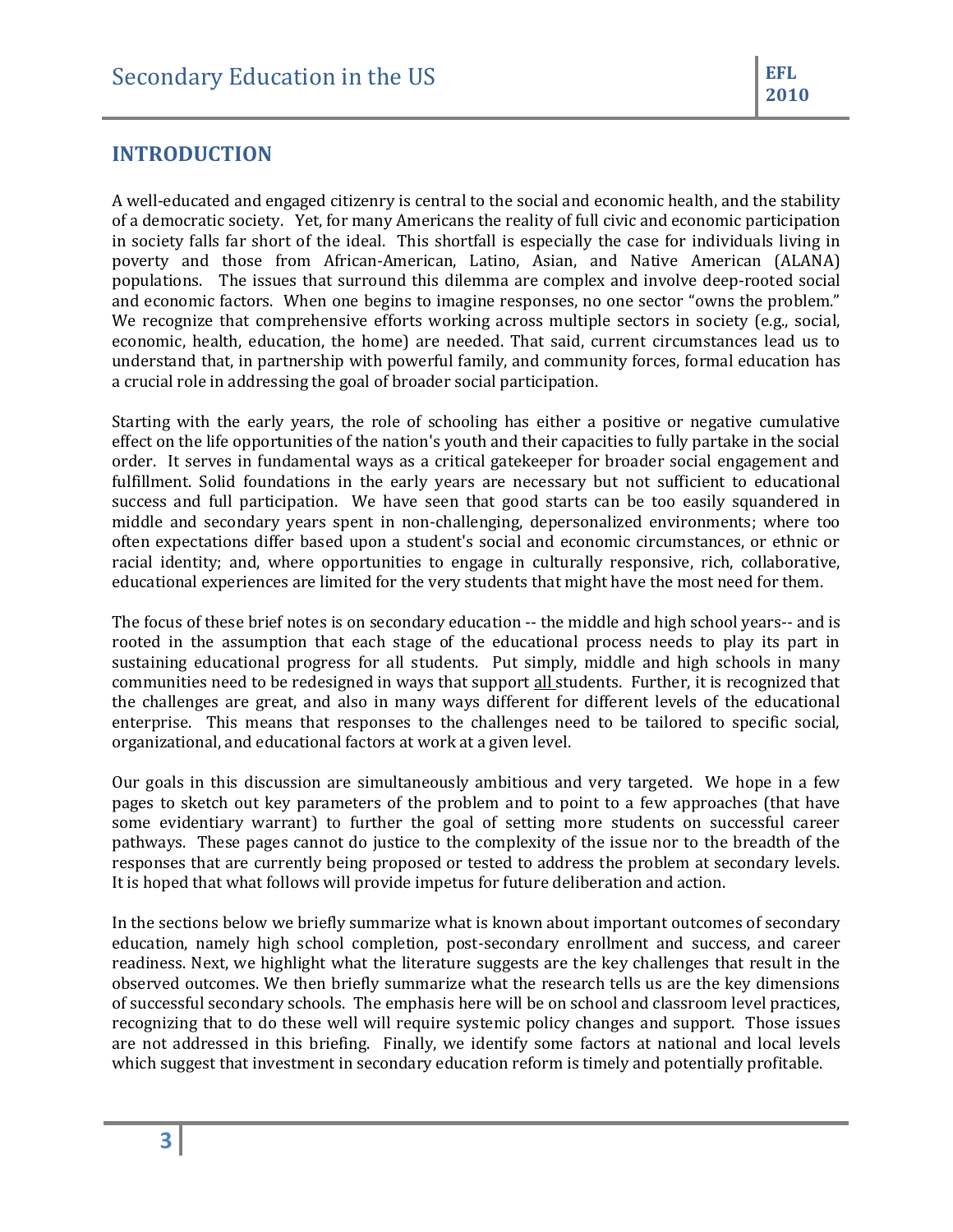# <span id="page-3-0"></span>**WHAT IS THE NATURE AND SCOPE OF THE PROBLEM?**

The United States is facing an increasing education gap – a widening chasm between the skills and training required for most jobs and the education levels of most students. The gap is widest for urban and poor students who make up an increasing share of the future workforce. A survey by Achieve Inc. found that employers estimate that 45% of high school graduates lack the skills to advance beyond entry-level jobs. <sup>i</sup> As has been widely noted, a high school diploma is no longer sufficient for a secure, middle-class life. An estimated 85% of current jobs now require some kind of post-high school training – not necessarily college, but at least the kind of specialized training acquired through a two-year degree or technical certificate.<sup>2</sup> Too few students get even as far as high school graduation. The most recent data show that only 71% of 9<sup>th</sup> graders graduate on time; this already low figure drops to 58% for Hispanic students and 55% for African Americans.<sup>3</sup> In the nation's 50 largest cities, just over half (53%) of students graduate on time, and there is an 18% urban/suburban graduation gap.4 In Pittsburgh specifically, a recent RAND analysis using the more lenient standard of graduation within five years calculated a district-wide graduation rate of 64%, with a 59% rate for African-American students.<sup>5</sup>

Of equal concern, graduation from high school is clearly not equivalent to being prepared for postsecondary education. The National Center for Education Statistics finds that only half of high school graduates are academically prepared for college level work. Among students who enroll in postsecondary education, 28% require remedial courses, a number that rises to 42% at public 2-year institutions.6 Not surprisingly, remedial course taking is a strong predictor of failure to persist in post-secondary education and earn a degree.7 Whether they are academically unprepared, face financial obstacles, or experience other problems, less than 60% of students who enter a 4-year college complete a bachelor's degree, and only about 25% of students entering two-year programs attain a degree.8 At a time when our nation needs more students to be ready for meaningful postsecondary education, "high rates of (college-level) remediation, stagnant rates of college completion, and more time to degree completion"<sup>9</sup> are clear indicators that many students are leaving high school not ready for the next level. The data are particularly troubling for low income populations – some studies estimate that only 21% of these high school graduates are adequately prepared for college-level work.10 Due to the combination of low high school graduation rates and low post-secondary completion rates, the United States now ranks 10th out of 30 countries in college attainment for its 25- to 34-year-old population, down from third in 1991, according to the Organization for Economic Cooperation and Development (OECD). <sup>11</sup> This lack of preparedness for post-secondary education costs the nation approximately \$3.7 billion a year for remedial education and reduced earning potential.<sup>12</sup>

Whether framed as a threat to our nation's economic security or as a crucial issue in the country's ongoing struggle for equity across social and ethnic lines, the importance and value of increasing postsecondary educational attainment for more students is taking center stage in educational policy debates. Secondary schools are a critical focus, as they serve as a gateway to post-secondary education or careers that can make the difference in students' quality of life outcomes. A high school dropout earns about \$15,700 per year less than a high school graduate.<sup>13</sup> Over a career, the difference in earnings can amount to \$700,000. A graduate of a 2-year degree program earns about \$35,000 more per year than a high school dropout. In addition, a number of other negative outcomes are associated with failure to graduate from high school, including unemployment, increased rates of divorce and giving birth outside of marriage, increased use of welfare, increased interactions with the legal system, and poorer health quality. These data on quality of life are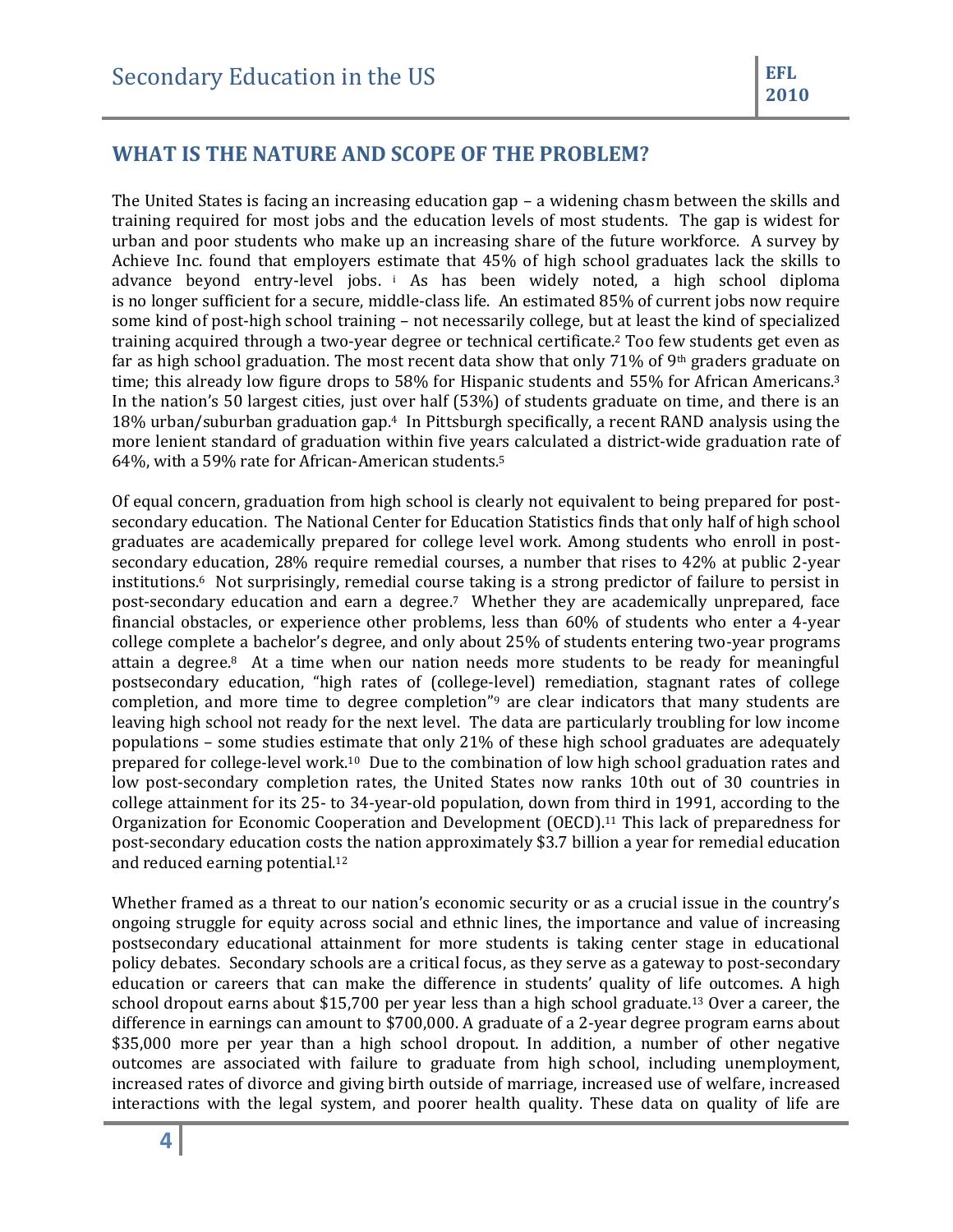concerning but situating US performance in an international context highlights the extent to which the US is falling behind.

On virtually every international measure of academic proficiency, American secondary school students' performance varies from mediocre to poor. For reading literacy, the US ranked 15<sup>th</sup> out of 29 OECD countries with a score just below the international average.<sup>14</sup> In scientific literacy, the US ranks  $21<sup>st</sup>$  out of 30 OECD countries with a score below the international average. Likewise in mathematics, the US is  $25<sup>th</sup>$  out of 30 countries and in problem solving  $24<sup>th</sup>$  out of 29 countries.<sup>15</sup> Internationally, the one area in which the US ranks high is in inequality—the US has the  $4<sup>th</sup>$  largest gap in achievement between its high socio-economic status (SES) students and low SES students.<sup>16</sup>

Domestically, the National Assessment of Educational Progress (NAEP) trend in reading and math show some progress and gap narrowing in the elementary and middle grades, scores for high school reading and math have been flat for more than 3 decades.<sup>17</sup> Gaps in performance between white, African-American and Hispanic high school students have remained stable or widened since 1998 in reading and math.<sup>18</sup> The inequities are evident in our school funding; Recent analyses by the Education Trust show that high poverty districts spend about \$773 less per student than low poverty districts and high minority districts spend \$1,122 less per student than low minority districts.<sup>19</sup>

Indicators of active citizenship are also alarming. For example, in the 2008 Presidential election, 51.5% of 18-24 year olds did NOT vote (52.3% for White Americans; 44.5% of African-Americans; 61.2% of Hispanics; 59.4% of Asians). <sup>20</sup> Such dismal rates of civic participation raise serious questions about whether our schools are nurturing a sense of ownership and responsibility in students for the future of the nation.

Given all of these data, one must conclude that PK-12 education and, in particular, the middle and high school levels are failing to meet the needs of students and to support them in career and college readiness and citizenship. No doubt the reasons are complex and not solved exclusively by the secondary education sector alone. However, secondary schools do have a clear role to play. In the next section, we highlight a handful of the myriad challenges that face secondary education in supporting students to positive career and college readiness.

## <span id="page-4-0"></span>**WHAT ARE SOME OF THE CRITICAL CHALLENGES?**

It is beyond the scope of these notes to undertake a comprehensive review of the challenges that confront serious secondary reform in America. We will briefly point to three fundamentally different types as suggestive of the range and size of issues that are at play.

#### <span id="page-4-1"></span>**Poverty**

For starters, individuals living in poverty in the United States are disproportionately African American, Latino, and Native American.<sup>21</sup> Poverty status and racial identity are intertwined in the United States. The negative effects of poverty on an individual's prospects are well-documented. Poverty "is associated with a number of adverse outcomes for individuals, such as poor health, crime, and reduced labor market participation." <sup>22</sup> Of particular salience here is the interaction between poverty and schooling. Just to play out one kind of scenario, children living in poverty often come to school with less "social capital" (e.g., exposure to out of school educational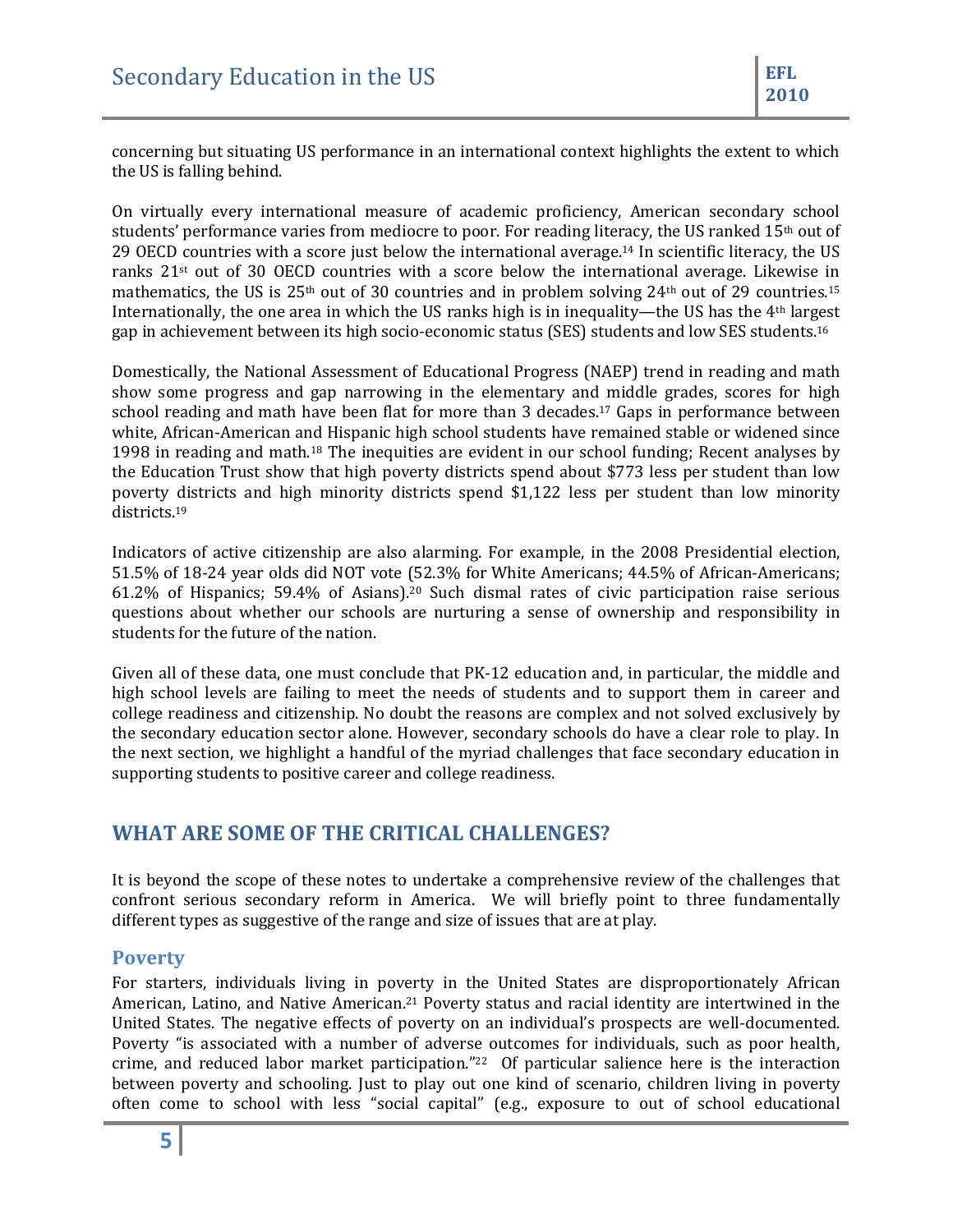environments, parents who know how to support them in learning to read) than their middle class peers, and therefore are often in need of more educational supports from educators in schools. Yet, schools serving high proportions of children in poverty (and therefore higher proportions of African American, Latino, and Native American students) have less experienced and less effective teachers, greater turnover in teachers, and fewer resources. In today's environment of high stakes accountability, lower achievement rates for schools serving students with high rates of poverty tend to raise the emphasis on making Adequate Yearly Progress (AYP). This pressure can have the effect of narrowing the curriculum, as educators carve out more time to improve test scores in math and literacy. The students with less social capital have fewer opportunities to engage in the kind of learning activities that stimulate higher order thinking skills, have connections to issues relevant in the lives of the students, and prepare them for collaboration and team work. These themes have particular manifestations in secondary settings. In "comprehensive high schools" students are exposed to multiple teachers who typically have a more content-focused rather than "childfocused" approach to education. The depersonalized secondary school environment that may suffice for middle-class students with high social capital is less welcoming and efficacious for students coming from low-income communities. The emphasis on test results can diminish student engagement, which, in turn, decreases the student's interest in school. The high dropout rates in high poverty schools are, in part, a manifestation of these trends. For poor students from ALANA communities, the difficulties are often confounded by the mismatch in cultural alignment between their homes and the institution of schooling.

## <span id="page-5-0"></span>**Outcome frames poorly aligned with career and college readiness**

<span id="page-5-1"></span>The outcomes toward which secondary schools work are largely defined by the assessment systems to which schools are held accountable. These assessments functionally are the No Child Left Behind AYP measures. As a result, the vast majority of schools are primarily focused on the math and reading fundamentals that are central to state assessments. Although highly variable, these assessments generally do not assess a large segment of the skills, dispositions, and knowledge that have been identified as necessary for career and college success. The American Diploma Project has tracked the progress of state policies in bringing high school curriculum standards, assessment systems, and graduation requirements into alignment with the demands of both college and careers. Their goal is for a high school diploma to be a meaningful credential that guarantees students the widest range of educational and career options. In their most recent "Closing the Expectations Gap" report they found that 23 states had aligned high school standards with college and workplace expectations and 20 had aligned graduation requirements. Pennsylvania was not among those states.<sup>23</sup> No state had a comprehensive college- and career-ready accountability system, and little progress has been observed over the past 5 years. Even these efforts to support the development of standards, graduation requirements, assessments, P-20 (the education system from Pre Kindergarten to Bachelor's degree) data and accountability systems fail to include all of the aspects of college and career readiness that are discussed in the research literature (such as ability to collaborate, take initiative, understand norms and expectations in college or career settings and the like). Without a clear outcomes framework that is well-aligned with the verified demands of current jobs and post-secondary education settings, secondary schools cannot be organized and implemented with intentionality toward those goals.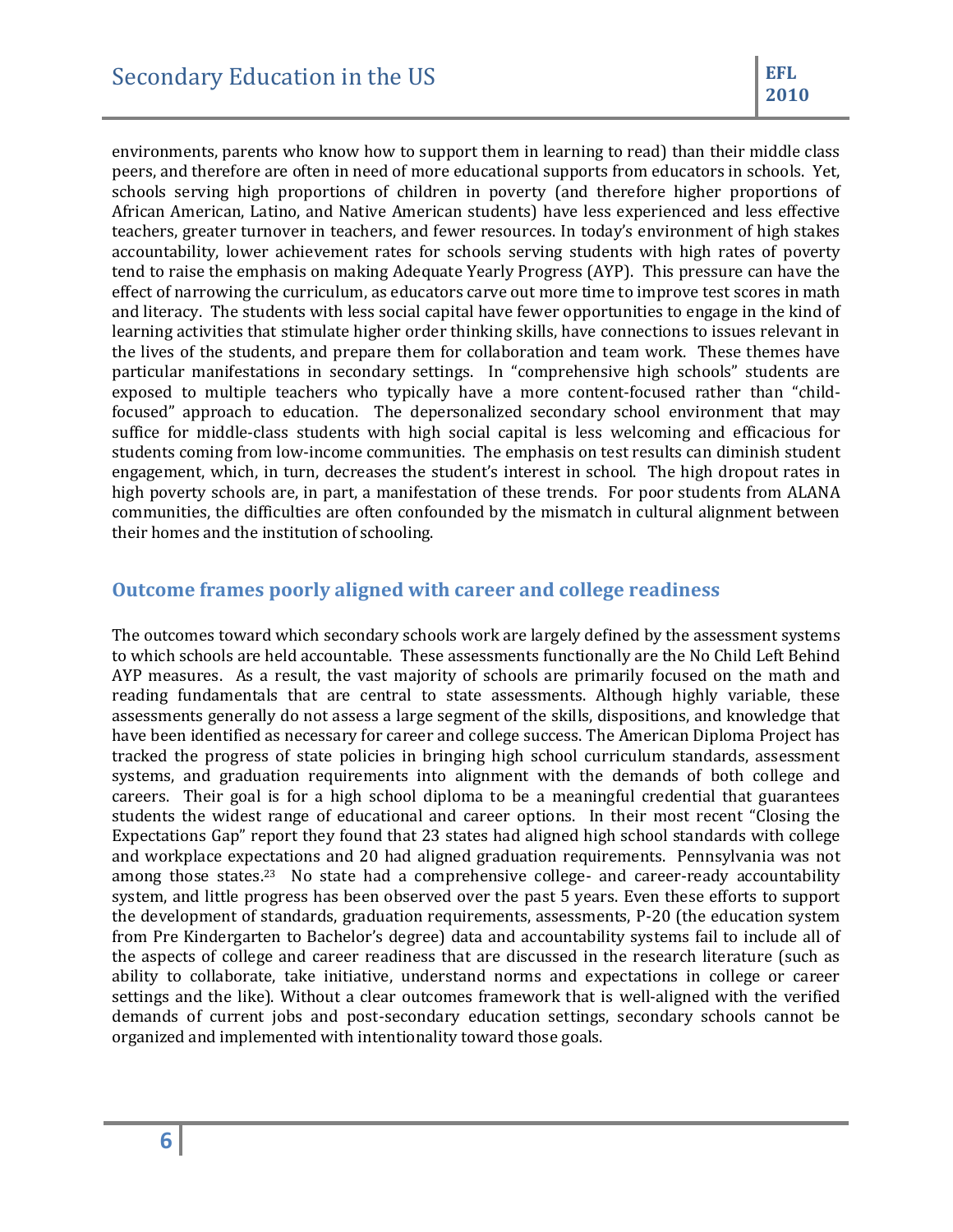## **Difficult transitions**

A student's progress through typical secondary school structures is marked by 3 critical transitions: from the elementary to middle school environment; from the middle school to high school environment; and, from high school to the world of work or post-secondary education. <sup>a</sup> These transitions are critical moments that often become high-risk moments for disengagement, failure, or dropping out. Typically, the challenges associated with such transitions are more intense for populations living in poverty.

The transition from  $5<sup>th</sup>$  to  $6<sup>th</sup>$  grades is generally noteworthy for several negative shifts. Middle grade education, as compared to elementary education, tends to: 24

- Have greater emphasis on teacher control and discipline with fewer opportunities for student decision-making, choice, and self-management;
- Have less personal and positive teacher/student relationships;
- More frequently use practices such as whole class task organization, between classroom ability grouping, and public evaluation of the correctness of work;
- Use higher standards in judging students' competence and in grading student performance; and,
- Have teachers who feel they are less effective teachers, especially for low ability students, than their elementary counterparts.

Taken together, these are significant and often abrupt changes for students that result in a more impersonal, critical, and passive environment. The middle years often see significant declines in student interest in and motivation for schoolwork such as reading and writing.

The  $8<sup>th</sup>$  to  $9<sup>th</sup>$  grade transition is particularly important because failure to successfully navigate this change is a strong predictor of dropping out of high school. About 1/3 of all drop outs do so in or immediately after 9th grade.25. Research on drop outs suggest that anonymity or social estrangement, apathy or lack of purpose, school failure, and personal problems such as drugs or pregnancy are the leading reasons for leaving school. <sup>26</sup> Some researchers have examined the ninth grade transition and found that, especially for poor students (who are disproportionately African American, Latino, and Native American), the comprehensive high school model exacerbates their experience of depersonalization and irrelevance and often results in student checking out, literally (dropping out) or figuratively (coming to school but giving up).

The transition from 12th grade to a work or post-secondary setting is qualitatively different from the other two major transitions. Successful navigation of this transition is dependent upon specific planning and activity in the earlier grades. For example, a graduate's ability to experience successful transition to post-secondary education is dependent upon the transcript that she has built throughout the high school career, the appropriate identification, narrowing, selection, and application to possible post-secondary schools, the taking of admissions exams, lining up adequate funding, and a host of other tasks that must be accomplished in advance of the actual transition. High schools often do not see it as their role to provide hands-on support for managing this transition beyond getting students signed up for admissions tests and furnishing transcripts.

 $\overline{\phantom{a}}$ 

<sup>&</sup>lt;sup>a</sup> Some school structures reduce or eliminate these overt transitions from one building to another or even in terms of the patterns and routines of the school days, but research suggests that transitions still occur.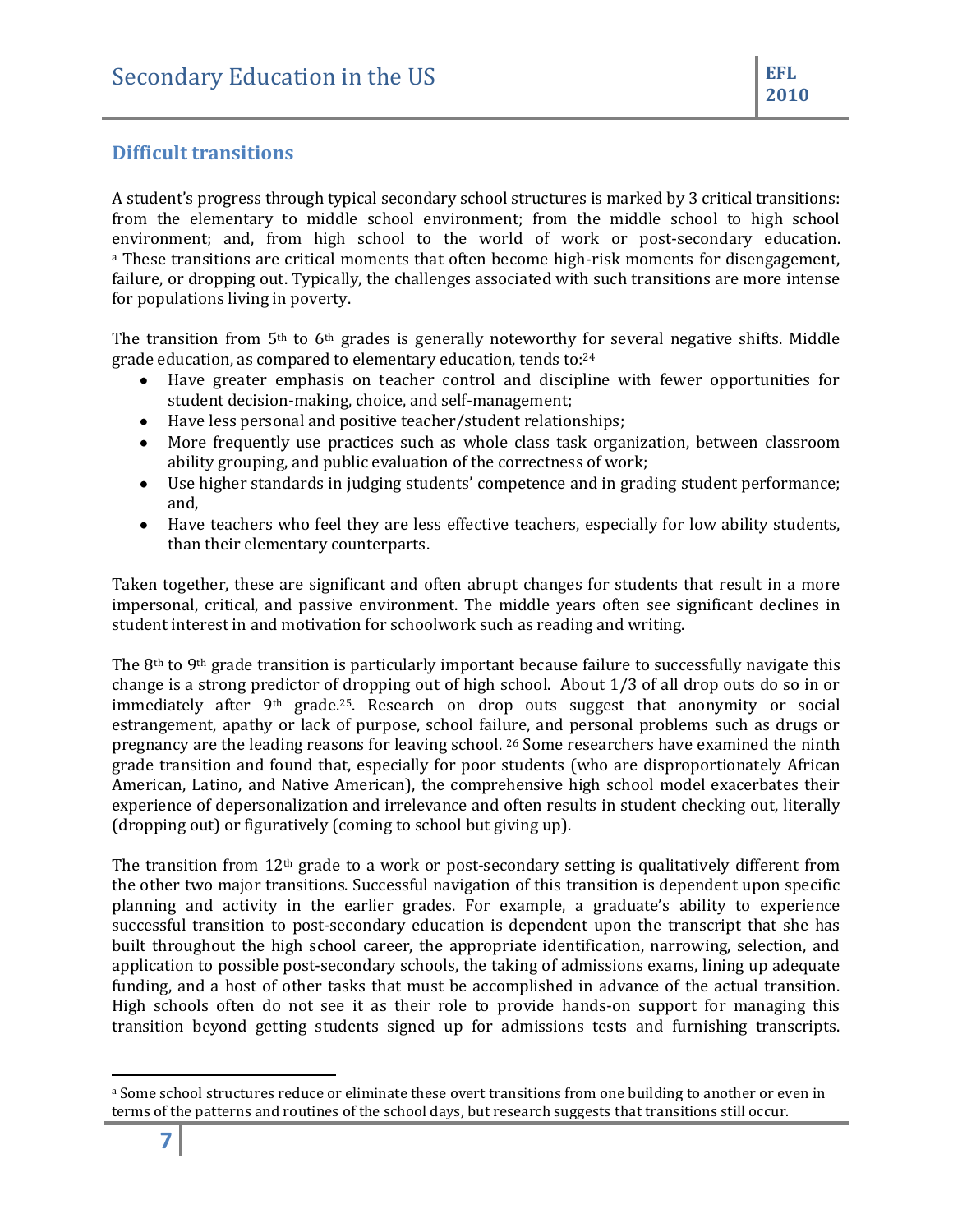Indeed, this may be one of the most difficult transitions as students are moving into an entirely new role of adulthood in addition to new environments, people, expectations, and cultural norms.

We have highlighted 3 critical challenges to secondary education; we would have no difficulty identifying a host of equally pressing issues (e.g., English Language Learners, teacher recruitment and retention, bullying/violence, etc.). But, for the purposes of this briefing, we spend more time on what the research suggests are important practices to have in place for successful post-secondary experiences to meet the challenges that are present in our schools, whatever they may be. We turn to this in the following section.

# <span id="page-7-0"></span>**WHAT DO SUCCESSFUL SECONDARY SCHOOL ENVIRONMENTS LOOK LIKE?**

# <span id="page-7-1"></span>**What are secondary schools trying to achieve?**

As noted earlier, the work of secondary schools can be disproportionally driven by assessments for state and federal accountability systems. These systems are generally narrow in focus and poorly aligned with more broadly-cast college and career-ready outcomes. A careful review of what is known about successful secondary environments must begin by clearly defining what is meant by "success." What are the targeted outcomes that help us to evaluate whether we are doing right by the students we serve? Here success is taken to mean finishing high school on a productive "careerready" path. Being on a career-ready path may mean being prepared for further education or being workforce ready with the required capacities to take a contributing place in society. Whether the immediate post-secondary step is more education or workforce entry on target for high-paying careers, the needed skills and capacities are remarkably similar. So, what does the research say are the key competencies for graduates to succeed in the world of work or in a college setting? There is no consensus on one particular set of knowledge domains or skills, but there is some recent agreement that the division between the skills, knowledge, and dispositions needed for well-paying careers and for post-secondary education have diminished or disappeared.<sup>27</sup>

Numerous researchers and programs offer critical readiness characteristics, some specific to college readiness, most applicable across career and college sectors. Generally, they include domains such as: <sup>28</sup>

- 1. Mastery of academic content (e.g., four years of challenging math and English, content of the level that is assessed on admissions exams such as ACT or SAT, advanced writing)
- 2.  $21^{st}$  Century skills (e.g., problem solving, evaluating credibility of information, teaming/collaboration)
- 3. Soft skills and dispositions (e.g., taking initiative, organization, ability to take criticism, study skills)
- 4. Career maturity (e.g., identification of possible fields, career pathway analysis, labor market understanding)
- 5. Contextual awareness (e.g., understanding the cultural norms and expectations in work or post-secondary settings)

If the foregoing are the targets of secondary education, what do we know about getting there? We discuss this in the following section.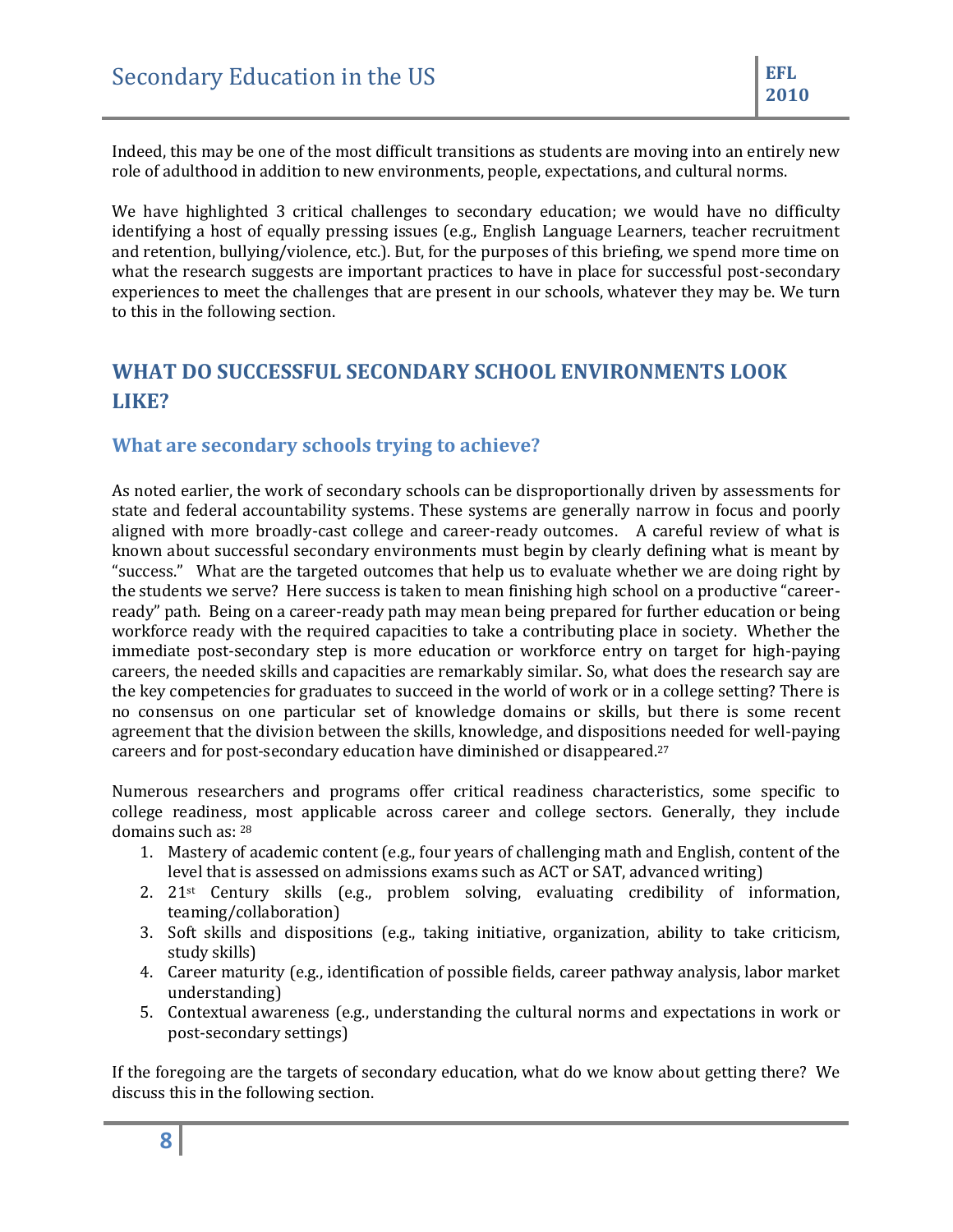# <span id="page-8-0"></span>**What does recent research tell us about effective secondary education practices?**

Research on effective practices at the secondary level tends to bifurcate along grade level lines, with solid empirical research being much more prevalent on high school practices. However recent work in both domains is quite helpful in identifying practices that make a difference on the important student outcomes discussed in the previous section. We provide brief overviews of these for both middle and high schools below. As we have noted, our focus will be on practices at school and classroom levels – basically an "inside-out" take on reform, though we fully recognize getting there will require action across entire systems and complementary "outside-in" approaches to realize effective change.<sup>29</sup> We say more about this duality at the end of this section.

#### <span id="page-8-1"></span>**The Middle Grades: What Works?**

The middle grades are the last, best chance to identify students at risk of academic failure and get them back on track in time to succeed in high school. Moreover, success in key subjects in the middle grades is a prerequisite to being able to enter high school academically prepared for a college-and career-ready path<sup>30</sup>

In recent decades we have seen numerous reports and statements by educators, researchers, and advocacy associations asserting the importance of the middle years and touting generalized practices that were thought to be valuable for meeting the needs of middle grade students.<sup>31</sup> However, relatively few studies examine practices in terms of documented student outcomes. Such a study was recently published under the title of *"Gaining ground in the middle grades: Why some schools do better." 32*

The "Gaining ground …" study documents a wide range of middle grade policies and practices in 303 middle schools in California serving both middle and low-income students. The practices were categorized in to ten domains concerning: safe, engaging environments, a school-wide focus on academic outcomes linked to systematic, school-wide use of time and instruction, coherent and aligned standards-based instruction and curricula, the use of data to improve instruction and student learning, early and proactive academic interventions, attention to student transitions, a focus on teacher competencies, evaluation, and support, principal leadership and competencies, and superintendent leadership and district support.

The researchers operationalized each of the domains with a number of associated specific policies and practices. The domains were then linked to student performance data on seven California Standardize Tests (CSTs). One can certainly argue (and the researchers recognize) that such tests leave out the measurement of crucial skills that attend student engagement with learning and the development of a range of 21st Century skills and dispositions that are critical to future success. Nevertheless, they are predictive of school success and are certainly relevant to assessing student growth in the domains that are tested.

One domain emerged with the greatest strength in predicting positive student outcomes – "*An intense, school-wide focus on improving academic outcomes*." Practices in this domain broadly included: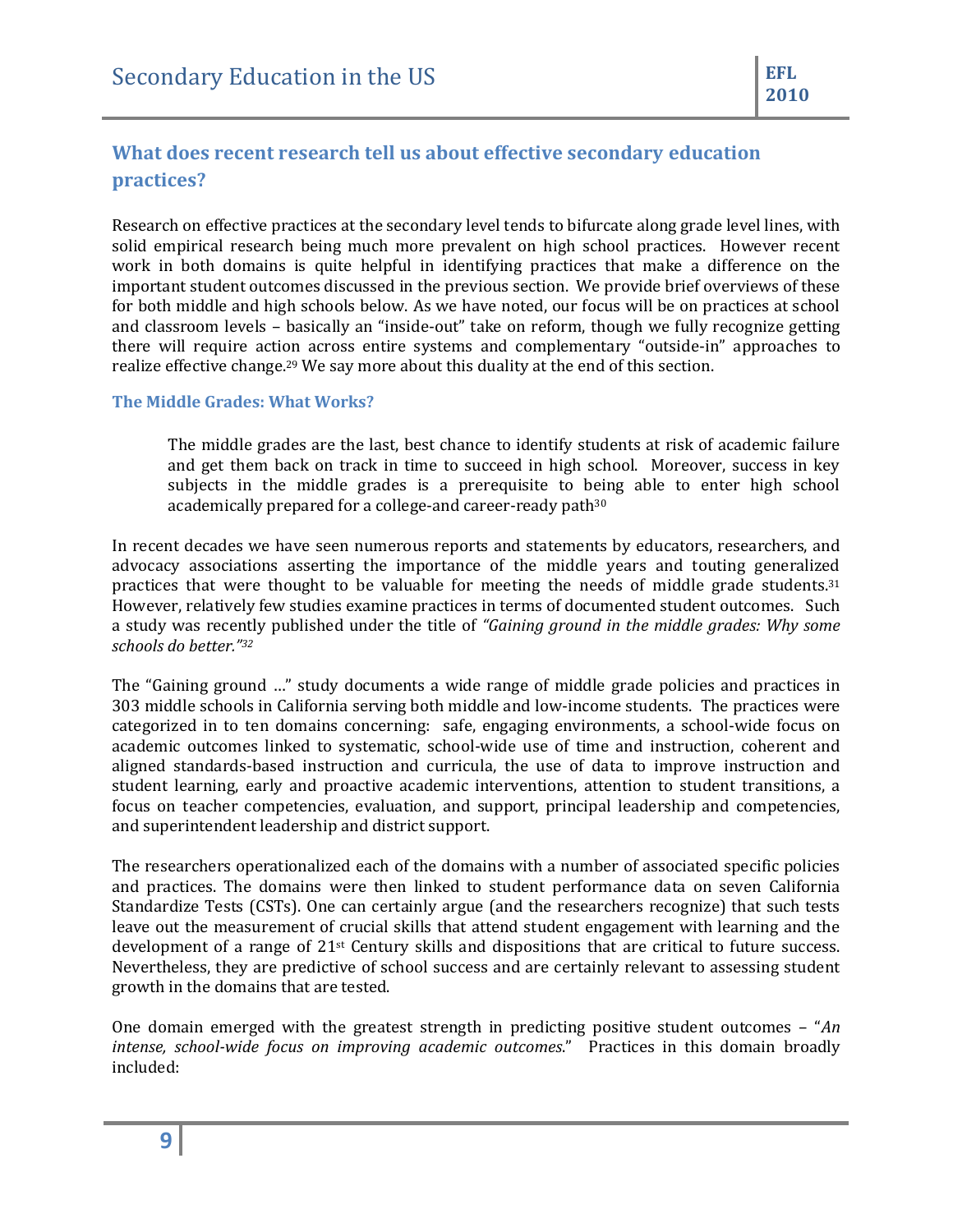- $\triangleright$  Setting measurable goals for improved student outcomes
- $\triangleright$  Having a shared mission to prepare students academically for the future
- $\triangleright$  Holding adults accountable and responsible for student outcomes
- $\triangleright$  Expecting that parents and students will share responsibility for student learning

The study usefully provides detailed descriptions of specific practices that operationalize these broad areas of emphasis. Other domains found to be powerful pertained to:

- $\triangleright$  Standards-based instruction and curricula (e.g., implementation of standards-based curricula and instructional practice is tight and coherent, cohesive policies and strategies are implemented to further strengthen student learning of ELA and math in  $7<sup>th</sup>$  and  $8<sup>th</sup>$ grades)
- $\triangleright$  Extensive use of data with proactive academic interventions (e.g., district leads in provision and use of data, principal and faculty use data to plan instruction school improvement, use of data signals shift to emphasis on student outcomes);
- $\triangleright$  Proactive academic interventions (e.g., emphasis on early identification, frequent monitoring of individual student progress, comprehensive range of intervention strategies);
- $\triangleright$  Teacher competencies, evaluation and support (e.g., ability to use data for instructional decision making, linking teacher evaluation in part to student outcomes,)
- $\triangleright$  Principal leadership and competencies (e.g., serves as a linchpin between district and faculty, supports use of data, provides focused professional development, signals importance of high expectations);
- Superintendent leadership/district support (e.g., emphasis placed on achievement, were evaluated in part by middle grade results, supported a range of actions [professional development, technology & curricular decisions] that underscore focus on performance)<sup>33</sup>

The researchers also examined the impact of grade organization. Interestingly, in this study there were no significant effects associated with a particular grade configuration. Other studies do find a positive correlation with the K-8 configuration in terms of being more amenable to the implementation of critical practices in the middle grades. 34

#### <span id="page-9-0"></span>**High Schools: What Works?**

Significant research has been conducted over the last decade on effective (and ineffective) high schools. This research has taken a variety of approaches and focused on a myriad of practices. The list below briefly highlights the nine most prevalent and well-researched high school practices that support students graduating well-prepared for work and college.

#### *1. Rigorous teaching and learning*

A number of national organizations (e.g., the National Governors Association, Achieve's American Diploma Project), and state governments advocate that many more students take what used to be thought of as a "college prep" curriculum. Beyond defining the sequence of courses (four years of academic English and Math, three of lab science and social studies, and two of a foreign language), there is a growing push to articulate the content and skills behind those course titles that will truly prepare students for college level work.35 Several states have made courses aligned with the admissions requirements for the state's public college system the default option for students,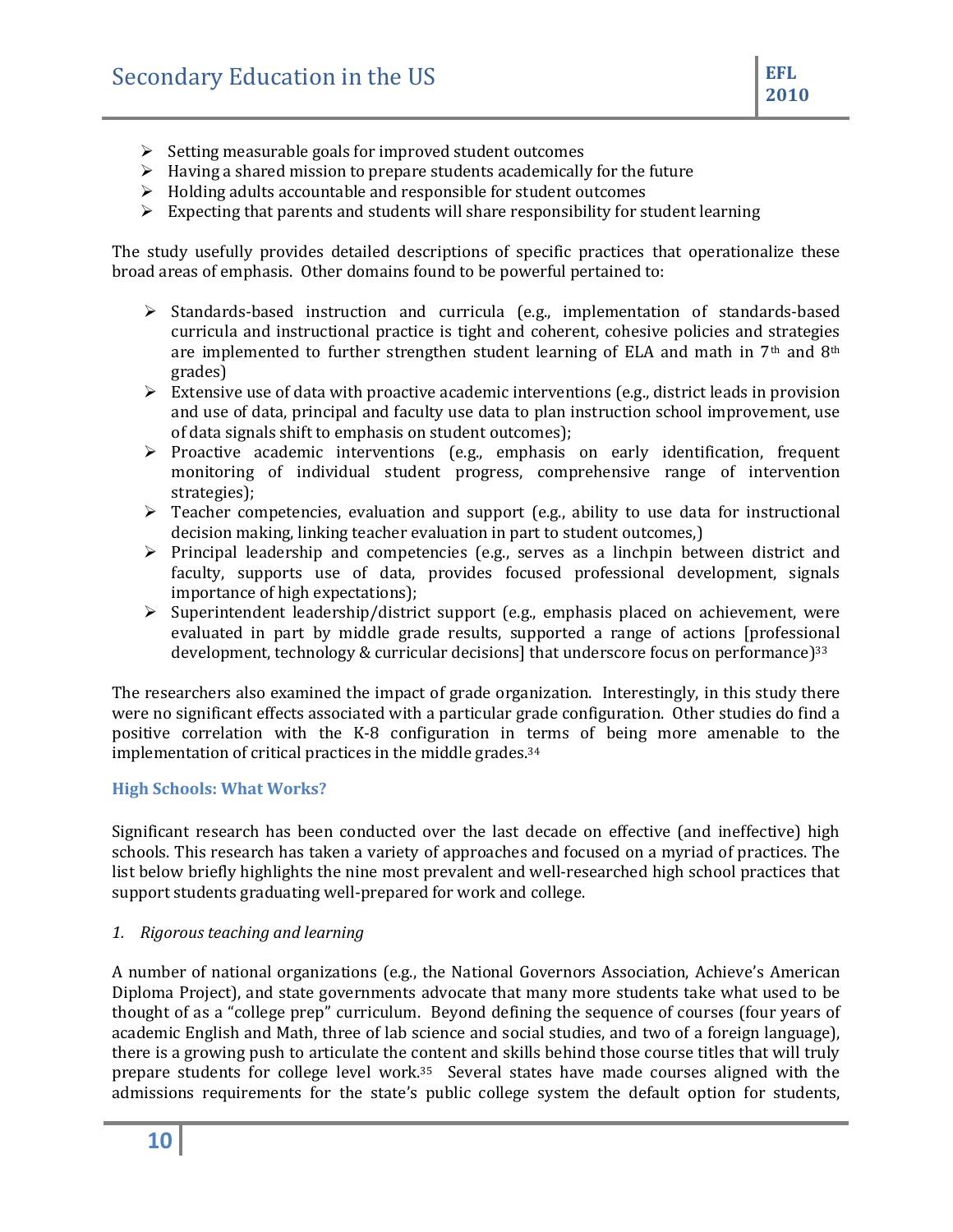meaning students have to actively opt out if they do not want to be on the college track. This is a far cry from the historic norm of the college prep track being reserved for a carefully selected minority. The trend is also seen in the push to open up AP, honors, and other advanced courses to more students. Most definitions of the level of rigor necessary focus on cross-cutting skills such as analytical thinking, problem-solving, and writing, and some researchers specifically advise that schools use more active and inquiry-based teaching and learning to foster higher level thinking.<sup>36</sup>

#### *2. Explicit emphasis on cross-curricular and 21st Century skills*

The literature on post-secondary and workforce preparedness makes it very clear that not all the skills students need to succeed after high school are contained in traditional curriculum subjects. This research points to the importance of two distinct but related sets of cross-curricular skills, often described as  $21$ <sup>st</sup> century skills and soft skills.  $21$ <sup>st</sup> century skills are usually defined as those needed to succeed in a fast-changing, technology-driven knowledge economy. Most lists encompass such capacities as creativity, problem-solving, collaboration, and technology and information literacy.37 The underlying premise is that while specific content may quickly become outdated, students with these capacities will be prepared to adapt. Soft skills are sometimes folded into the idea of 21st Century skills, but are more fundamental attributes that support success in almost any school or work task, including organization, responsibility, initiative, and persistence. Current definitions of post-secondary readiness emphasize that mastery of academic content must be supported by the development of the kinds of soft skills students need to succeed in the much more independent post-secondary environment, including time management, organization, and study skills (note taking, outlining, summarizing, etc).38 Explicit attention to these skills and habits (also described as self-management skills<sup>39</sup>) is one of the supports than can help students succeed in a rigorous high school curriculum and beyond.

#### *3. Culture of high expectations for all students*

Research on the link between high school characteristics and college access and success strongly emphasizes the importance of school culture, specifically the maintenance of a college-going culture with the pervasive expectation that all students will go on to some kind of post-secondary education.40 High schools with such a culture see their ultimate goal as preparing students for college, and that goal is well understood by teachers, students, and parents.41A recent large scale study in Chicago found that teachers and school culture had more influence on whether students went to a four-year college than parents did, a finding that is particularly relevant in other contexts were many students are in the first generation of their family to go to college.42 Crucially, this work showed that these cultural factors make the biggest difference for students with the lowest levels of qualifications and outside-school social capital. This Chicago research study reveals that many urban students who are academically qualified for higher education fail to apply and attend because of gaps in social capital such as norms for college going and information about how to select and apply to college (see below). This research identifies other elements of school culture that are strongly correlated to post-secondary readiness, including the existence of trust between teachers and students, and classroom teachers who see it as part of their job (not just the counselors') to help students get into post-secondary education.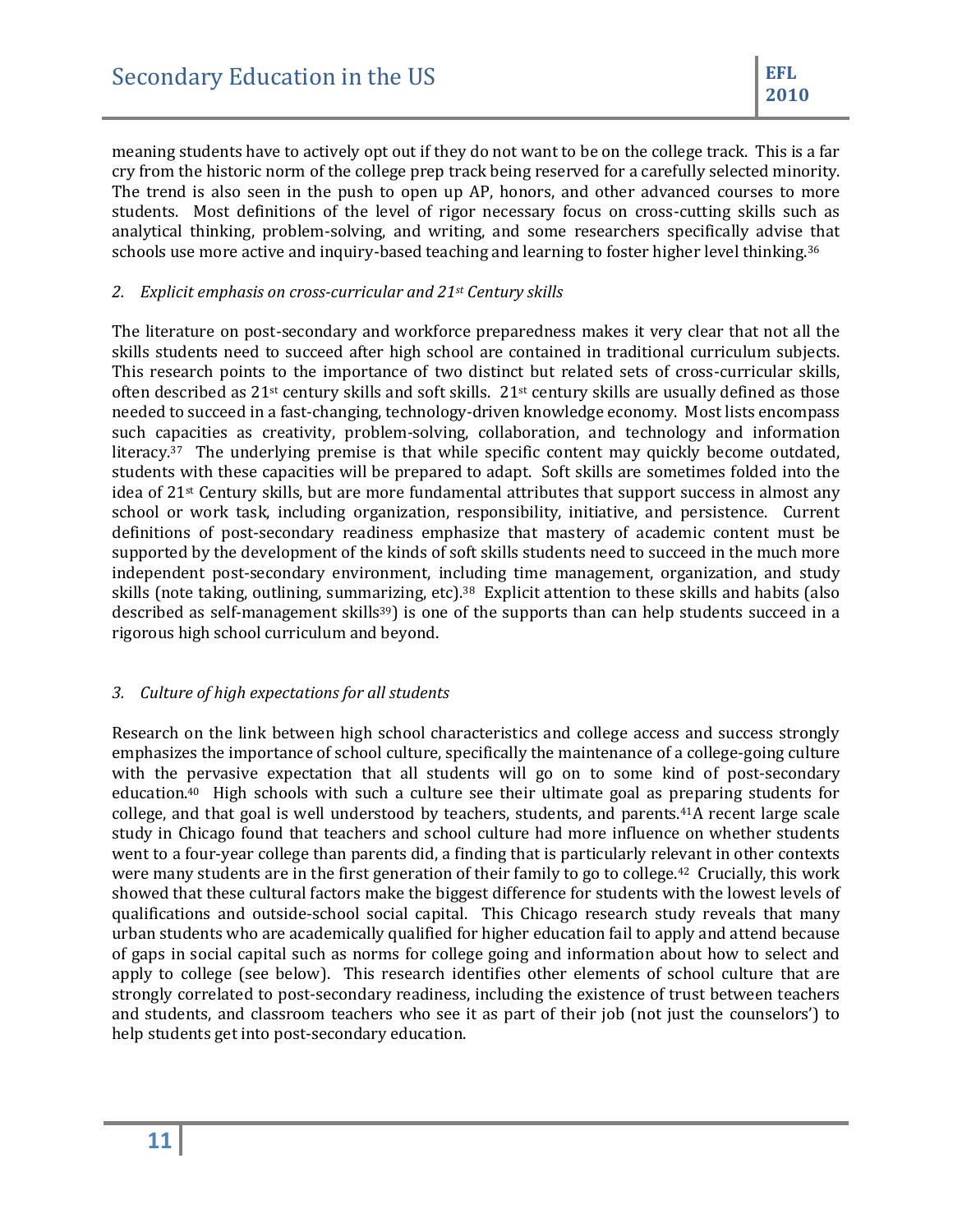#### *4. Well-articulated system to guide students through transition from high school to post-secondary or career*

For many students, particularly those with weak social support and/or few connections to people who have navigated the post-secondary maze, logistical obstacles to post-secondary attendance are as daunting as academic demands.43 Getting through admissions testing, applications, and financial aid forms is stressful and confusing for families at all income and education levels, as demonstrated by the existence of a booming profession of private college counselors. Most poor and urban students simply do not have the information, resources and support necessary to navigate this complex system effectively. Researchers and policy advocates emphasize that high schools must see it as part of their mission to ensure that all students take the steps necessary to graduate from high school with a viable plan for the future. This new role in post-secondary preparation must be both more active and more systematic, reaching out to all students.<sup>44</sup> For those students entering the workforce directly, help with preparing resumes, ensuring that they have employer-desired experiences, completing applications and preparing for interviews are critical steps in landing a well-paying job.

### *5. Integrated approach to planning for career and post-secondary education*

In a rapidly changing economy, the traditional lines of vocational and college prep education are blurring. Almost any well-paid job requires at least some post-secondary training, and traditionally manual professions now require higher level technology and math skills.45 In addition, students can expect to change jobs and even careers far more frequently, putting a premium on the kinds of analytical, communication, and collaborative skills that are valued across a broad range of careers. In this context, training some students for specific jobs that may change significantly in a decade doesn't make sense, nor does focusing other students solely on traditional college prep academics with no concern for the world of work writ large. In this context, being career ready implies both that students should graduate from high school with career aspirations that are informed by research and grounded in reality and should be ready to succeed in whatever further education or training is needed to reach those aspirations. Research on high poverty schools that do well in preparing their students for post-secondary education emphasizes that they provide their students with ample opportunities for career exploration (making the connection between today's academics and tomorrow's aspirations) and that they focus on preparing them for life, not just for graduation.<sup>46</sup>

#### *6. Personalism*

Personalism refers to the extent to which learners in a school feel known and supported as individuals. This is qualitatively different from the other categories of interventions that seem to make a difference for post-secondary preparedness and workforce readiness. We use here the definition of personalism first described by Anthony Bryk and colleagues in work on Catholic schools, where they noted that "personalism calls for humaneness in the myriad of mundane social interactions that make up daily life. Crucial to advancing personalism is an extended role for teachers that encourages staff to care about both the kind of people students become as well as the facts, skills, and knowledge they acquire."<sup>47</sup>

Bryk and his colleagues at the Chicago Consortium on School Research (CCSR) have continued to include personalism in their models of school effectiveness and have demonstrated its relationship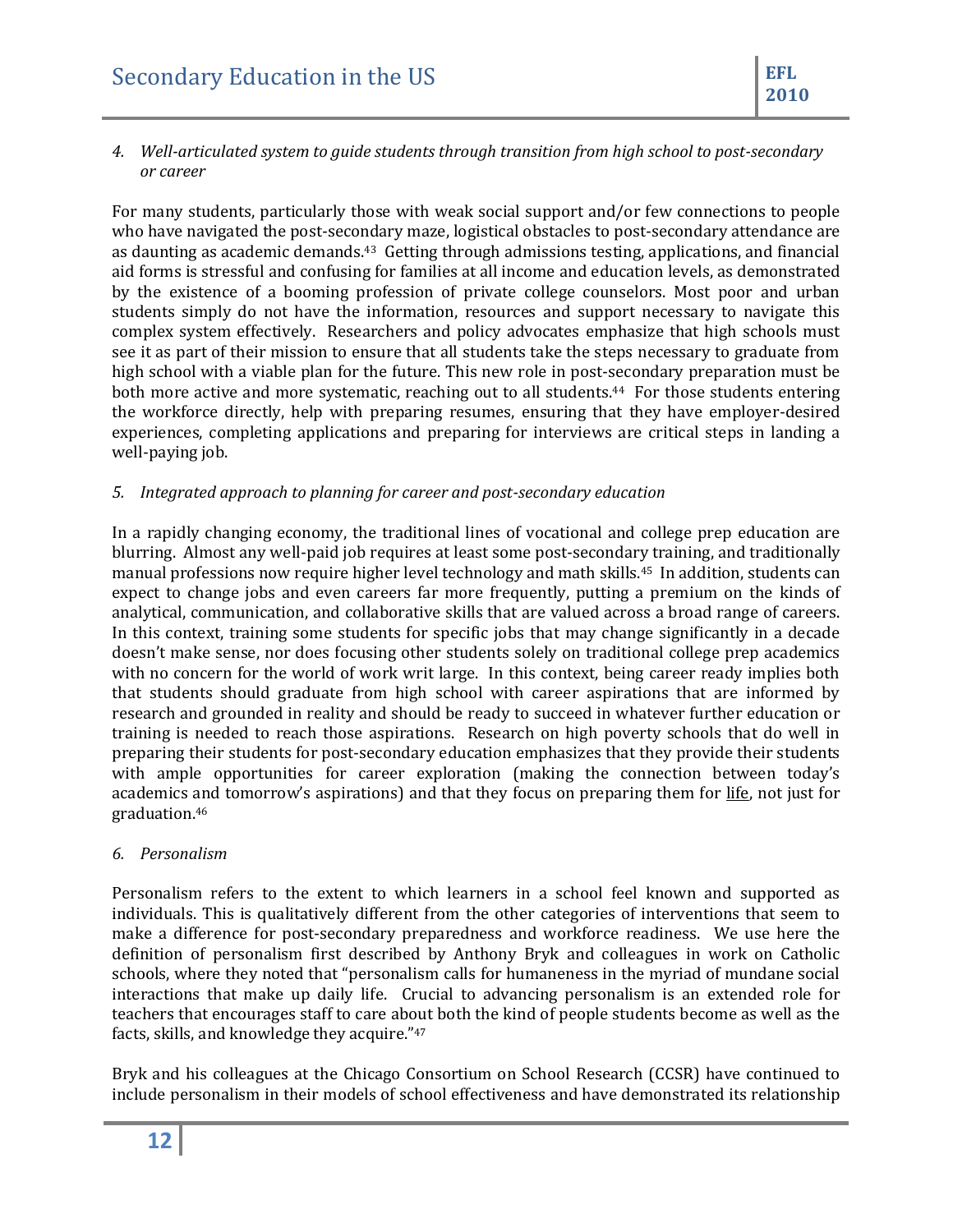to a number of valued student outcomes ranging from engagement to attendance to college-going.<sup>48</sup> In probing the mechanism by which personalism has such a powerful impact, they conclude that it is critical in "fostering academic motivation, building confidence, making academic achievement attainable, and providing psychological comfort that allows students to take risks, admit errors, ask for help and experience failure along the way to educational success."49As described in the most recent CCSR survey manual, "Classroom Personalism gauges whether students perceive that their classroom teachers give them individual attention and show personal concern for them. Academic achievement is more likely in classrooms that combine personalism with a strong press toward academic work."<sup>50</sup>

#### *7. Academic support*

The literature emphasizes that when schools institute a rigorous curriculum, they must also have in place the necessary supports (including tutoring, double-blocked classes, and more individualized learning environments) to enable more students – particularly those with poor preparation and/or weak home support – to succeed. High expectations and rigorous teaching and learning can only result in success if students are afforded adequate scaffolds to help them master the challenging work. Bryk and colleagues conceive of academic support as highly intertwined with the extent to which students are known well by the adults in the building.

#### *8. Safe and orderly climate*

Secondary schools must be a physically and emotionally safe place in which procedures and routines support learning. Bullying, violence, vandalism, and high frequency of disciplinary incidents interfere with the culture of learning and individual students' ability to focus on the work of schooling. Safe and orderly climates result in more time on task and permit the emergence of a peer culture that supports class participation and academic achievement.

#### *9. Relevance*

When the work of the school is disconnected from students' real lives and interests, engagement and motivation become a struggle for all but the most academically-oriented students. The content of courses should be clearly connected to the real world and students' lives beyond middle and high school. Schools that are high on relevance tend to use projects and internships that are driven by student interests and career plans as core instructional components. Students have choice in activities and assignments and academic content is taught in meaningful/authentic contexts. Some work in this area goes as far as encouraging schools to actively support the development of student voice through leadership and activism as a developmentally appropriate tool for engagement with the school and managing turbulence.51 With such an approach students serve as active participants in, and sometimes co-constructors of, assessment of their learning and progress. Assessment serves as a means to develop buy-in and as a tool for further learning, which supports self-reflection and internalization of the goals of the work.<sup>52</sup>

These research-supported practices for effective middle and high schools require significant changes to school culture, structures, policies, human resources, and in some cases, finances. For example, attempts to implement middle and high school environments that do indeed create a sense of personalism might require structural changes (e.g., longer instructional periods to increase contact, use of looping to extend and deepen teacher/student relationships), cultural changes (e.g.,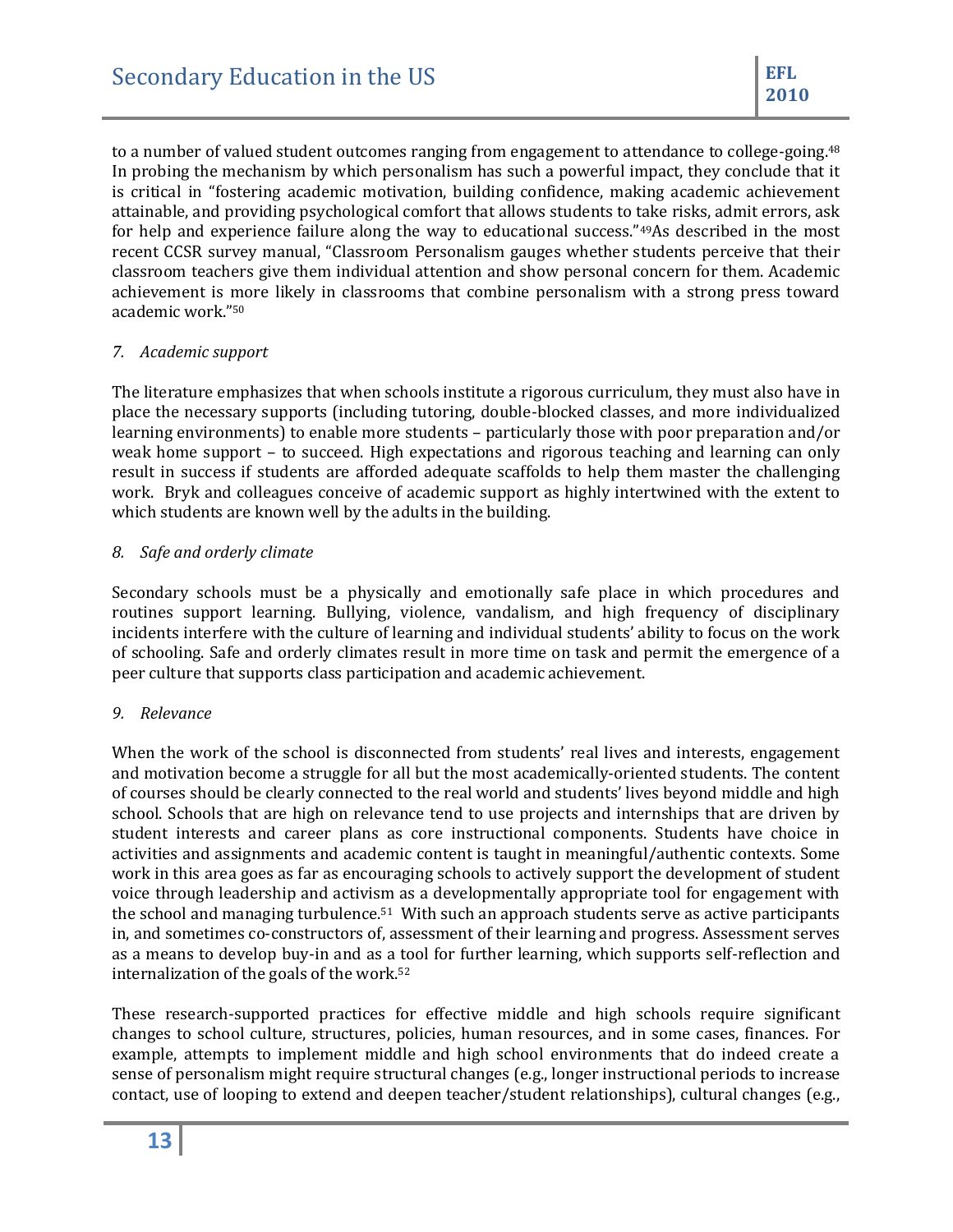teachers taking ownership of students and caring deeply about their ultimate success), policies (e.g, how students are assigned to teachers), and redesigned use of human resources (e.g., modifying criteria by which teachers are recruited, supported, evaluated, and promoted).

A significant body of educational research has converged on the finding that teacher quality is the most powerful in-school variable in determining student success.<sup>53</sup> Given that, one must recognize that for any of these practices to be implemented well, significant investments in teacher effectiveness are central. This said, the real challenge to realizing effective secondary school environments finally comes down to figuring out ways to implement such research-supported practices comprehensively, consistently, and to scale. There is significant literature about comprehensive high school reform efforts and no emergent "silver bullets."

# <span id="page-13-0"></span>**WHY WORK ON SECONDARY EDUCATION NOW?**

A strong case can be made that this is a particularly opportune time to work on secondary education reform. At the national level, there is a growing recognition of the need to enhance graduation rates and post-secondary educational attainment for all students. At the same time, while the record of outcomes is deeply troubling, especially for students living in poverty and ALANA students, there are signs that we know what can work to alter current patterns even if it is not clear how to get those practices into place at scale. As we have noted, there are tangible policies and practices that have been shown to make a difference on outcomes that matter.

The national momentum regarding secondary reform is mirrored by important local developments. First, the need is urgent. As we have observed, key outcomes for students in the region largely reflect national trends. On the positive side, the emergence of the Pittsburgh Promise in 2008 has put pressure on local educators, and for that matter students and parents, regarding the setting and attainment of positive post-secondary education outcomes. By offering substantial financial incentives for students to make the grade, graduate, apply, and enroll in a post-secondary institution, the Promise not only supports students in these goals, it sets the stage for a careful assessment of current patterns in these areas – what is working well and what is not, and what needs to be done in schools to grow the number of students set on successful career-oriented pathways. Partially ahead of the Promise, but certainly intensified by it, the PPS is currently immersed in a series of reform efforts. Many of these focus directly on secondary education – curriculum redesign, grade reconfiguration  $(6-12)$ , the new 9<sup>th</sup> Grade Nation, and school choice options (e.g., University Prep, Science and Technology High School) are just a few of the more prominent target areas of secondary reform. The 6-12 grade reconfiguration work is particularly interesting in that it seeks to directly address some of the persistent concerns regarding transitions and traditional grade configurations that have been identified as being special challenges for students. The extent to which the Promise can serve as a catalyst for substantive school and classrooms reform is an interesting regional manifestation of an issue of national import.

Beyond city boundaries, under a school choice banner, interesting efforts are being crafted to address a variety of disparities related to access to rigorous curriculum and exposure to advanced technologies that exist among school districts in the region. For example, the Regional Choice Initiative (RCI) in Beaver County, now in its third year of development, seeks to develop functional links across 14 school districts to explore how the sharing of resources can enhance the educational experiences of their students.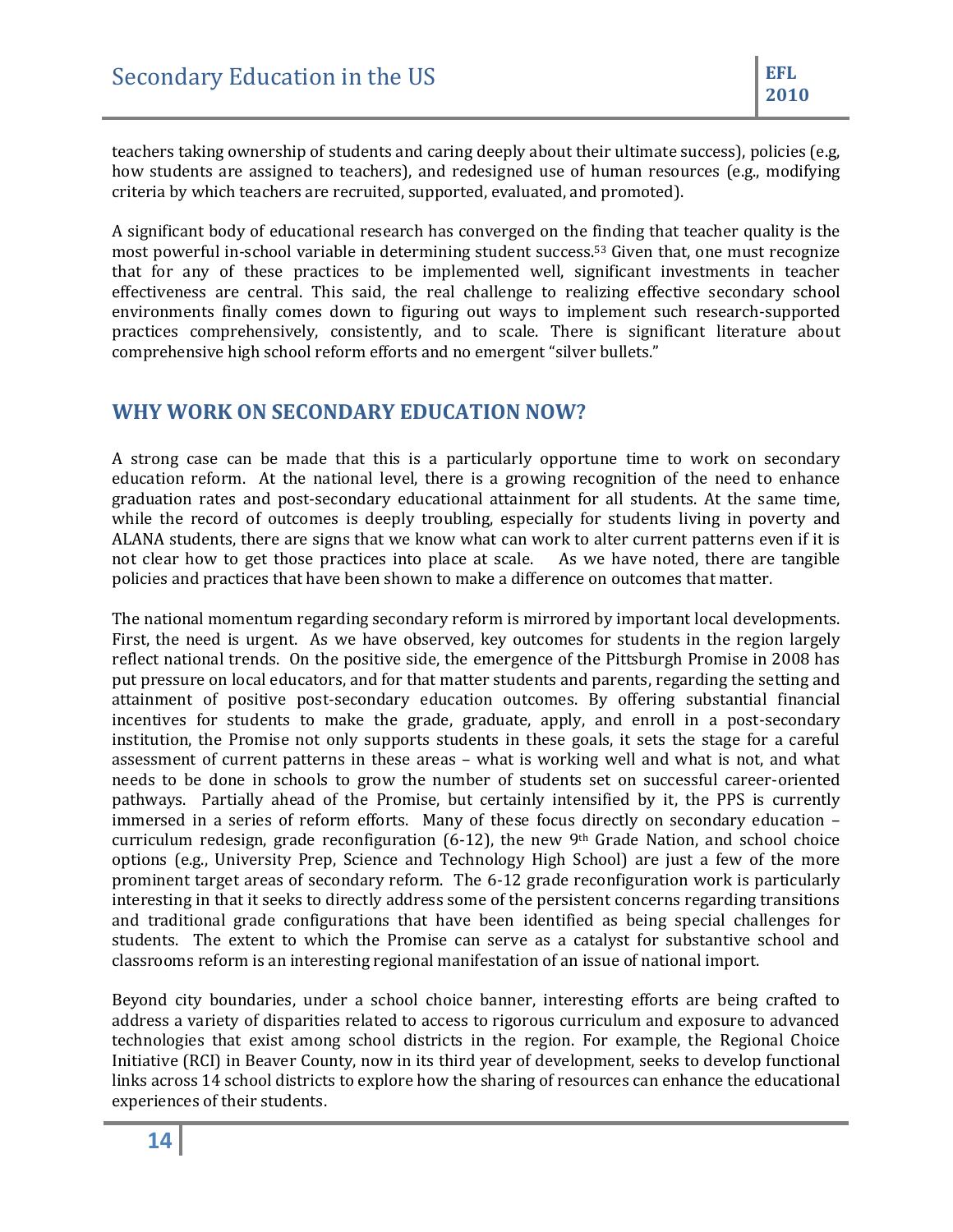The point here is that there is both need and momentum for secondary work. Strategic use of the Endowments' resources can make a difference when targeted to policies and practices that have a track record of success. So what might be some promising areas to focus investments of energy, intellect, and dollars in secondary education locally? We list a few that can serve as a springboard for broader discussion.

- $\triangleright$  Supporting effective teaching at the secondary level in parallel to or in conjunction with the PPS Gates initiative on teacher quality (targeting issues specific to secondary education, disparities due to poverty and/or race);
- $\triangleright$  Building on/expanding/deepening existing efforts to engage students in meaningful and authentic leadership and activism (perhaps through 9th Grade Nation; infusion into curriculum, or other out-of-school efforts);
- $\triangleright$  Exploring the local/regional need for dropout recovery or re-enrollment (an often overlooked and under-funded area);
- $\triangleright$  Identifying existing schools in the region with high poverty rates who are bucking the achievement trend (documenting the mechanisms for success and creating real, hands-on pathways for educators and policy-makers to learn with from those experiences); $54$
- $\triangleright$  Building on any recent local successes in elementary grades and extending support mechanisms into the middle and high school grades.

The list is by no means exhaustive and additional needs assessments locally might yield promising opportunities. However, given the literature on secondary education these appear to be both interesting and potentially viable options.

 $\overline{\phantom{a}}$ 

<sup>i</sup> Hart, P. D. (2005). Rising to the challenge: Are high school graduates prepared for college and work? Washington DC: Achieve Inc.

<sup>2</sup>United States Department of Labor (2006). *America's Dynamic Workforce*. Washington D.C.: Author.; Pathways to College Network. (2007b). *High Expectations: A Key to Success for All*. Boston, MA: The Education Resources Institute. Retrieved fro[m http://www.pathwaystocollege.net/pdf/highexp.pdf](http://www.pathwaystocollege.net/pdf/highexp.pdf)

<sup>3</sup> Editorial Projects in Education. (2008, June 5). Diplomas Count 2008. *Education Week*, *27*(40).

<sup>4</sup> Swanson, C. (2009) *Cities in crisis 2009: Closing the graduation gap: Educational and economic conditions in America's largest cities*. Bethesda, MD: America's Promise Alliance. Retrieved from

[http://www.americaspromise.org/Our-Work/Dropout-](http://www.americaspromise.org/Our-Work/Dropout-Prevention/~/media/Files/Our%20Work/Dropout%20Prevention/Cities%20in%20Crisis/Cities_In_Crisis_Report_2009.ashx)[Prevention/~/media/Files/Our%20Work/Dropout%20Prevention/Cities%20in%20Crisis/Cities\\_In\\_Crisis\\_R](http://www.americaspromise.org/Our-Work/Dropout-Prevention/~/media/Files/Our%20Work/Dropout%20Prevention/Cities%20in%20Crisis/Cities_In_Crisis_Report_2009.ashx) [eport\\_2009.ashx](http://www.americaspromise.org/Our-Work/Dropout-Prevention/~/media/Files/Our%20Work/Dropout%20Prevention/Cities%20in%20Crisis/Cities_In_Crisis_Report_2009.ashx)

<sup>5</sup> Engberg, J. and Gill, B. (2006) *Estimating Graduation and Dropout Rates with Longitudinal Data A Case Study in the Pittsburgh Public Schools*. Santa Monica, CA: RAND Corporation.

<sup>6</sup> United States Department of Education. Institute of Education Sciences, National Center for Education Statistics (2004). *The Condition of Education*. Washington, DC: Author.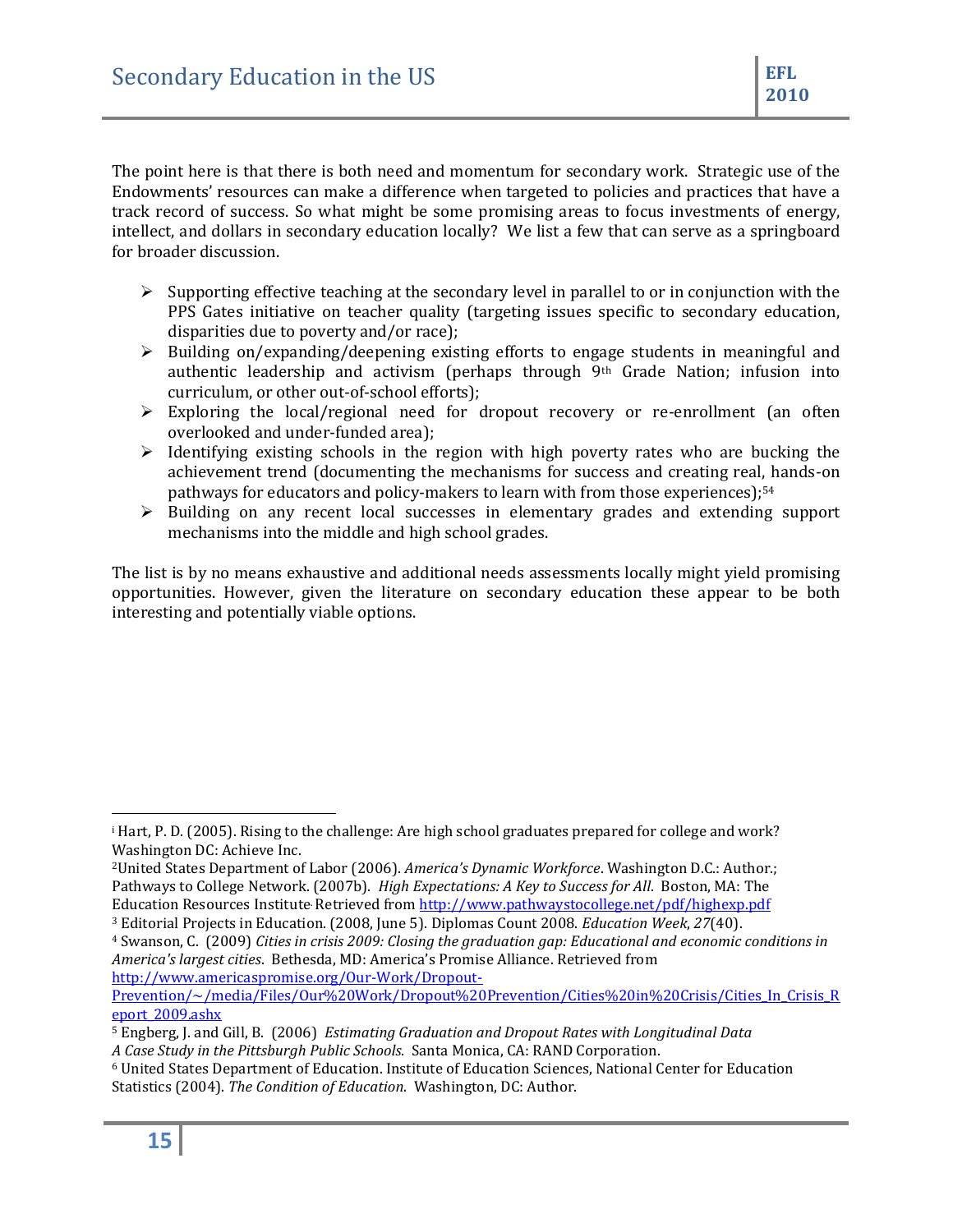<sup>7</sup> Adelman, C. (2006). *The toolbox revisited: Paths to degree completion from high school through college*. Washington, DC: U.S. Department of Education.

<sup>9</sup> Chait, R., & Venezia, A. (2009). *Improving academic preparation for college: What we know and how state and federal policy can help*. Washington, D.C.: Center for American Progress. Retrieved from

[http://www.americanprogress.org/issues/2009/01/pdf/academic\\_prep.pdf,](http://www.americanprogress.org/issues/2009/01/pdf/academic_prep.pdf) p.1.

<sup>10</sup> *Ibid.*, p. 2.

 $\overline{a}$ 

<sup>11</sup> Organization for Economic Cooperation and Development. (2007). *Education at a Glance*. Paris: Author. <sup>12</sup> Alliance for Excellent Education. (2006). *Paying double: Inadequate high schools and community college remediation.* Washington D.C.: Author. Retrieved from http:/[/www.all4ed.org.](http://www.all4ed.org/) 

<sup>13</sup> Bloom, D., & Haskins, R. (2010). *Helping high school dropouts improve their prospects*. The Future of Children. Princeton: Brookings.

<sup>14</sup> Alliance for Excellent Education (2008). *How does the United States stack up? International comparisons of academic achievement*. Washington DC: Alliance for Excellence in Education.

<sup>15</sup> Alliance for Excellent Education 2008.

<sup>16</sup> OECD, 2007.

<sup>17</sup> National Center for Education Statistics (2008). *NAEP 2008 Trends in Academic Progress*. Retrieved from NCES website.

<sup>18</sup> *Ibid*

<sup>19</sup> Education Trust (2010). *Achievement in American: How are we doing? What comes next*? Education Trust.

<sup>20</sup> US Census Bureau (2009). Retrieved from:

http://www.census.gov/hhes/www/socdemo/voting/publications/p20/2008/tables.html

<sup>21</sup> US Census Bureau (2006). Retrieved from: http://www.census.gov/hhes/www/poverty/histpov/hstpov2.html

<sup>22</sup> Nilsen, S. R. (January 24, 2010). *Poverty in America: Testimony before the Chairman, Committee on Ways and Means, House of Representatives*. Washington, D.C.: GAO, GAO-07-343T.

<sup>23</sup> American Diploma Project. (2010). *Closing the Expectations Gap, 2010*. Washington, DC: Achieve. Retrieved from<http://www.achieve.org/files/50-state-2010.pdf>

<sup>24</sup> Eccles, J. (2008). Can middle school reform increase high school graduation rates? Santa Barbara, CA: California Dropout Research Project.

 $25$  See for example Eccles, 2008.

<sup>26</sup> American Institutes for Research (1999). *An educator's guide to school-wide reform*. Washington DC: Palavin Research Center.

<sup>27</sup> Alliance for Excellent Education, 2008.

<sup>28</sup> Conley, D. (2008). *Redefining college readiness*. Educational Policy Improvement Center:

[www.epiconline.org.](http://www.epiconline.org/); Gray, K. (2010). Getting real: Helping teens find their future-Second Edition. ; ADP 2010. <sup>29</sup> Sizer, T. (1996). *Horace's hope: What works for the American high school*. Boston: Houghton Mifflin.; Toch (February 2010). The Sizer legacy. *Kappan, 91 (5),* 75.

<sup>30</sup> Williams, T., Kirst, M., Haertel, E. (2010). *Gaining ground in the middle grades: Why some schools do better*. Moutain View, CA: EdSource.

<sup>31</sup> National Middle School Association (2003). *This we believe: Successful schools for young adolescents.* Westerville, OH: NMSA.; Lounsbury, J. (May 2009). Deferred but not deterred: A middle school manifesto. *Middle School Journal, 40 (5),* pp 31-36.

<sup>32</sup> Williams et al., 2010

<sup>33</sup> *Ibid, p.7*

<sup>34</sup> Juvonen, J., Le, V. N., Kaganoff, T., Augustine, C., & Constant, L. (2004). *Focus on the wonder years: Challenges facing the American middle school*. Santa Monica, CA: Rand Corporation.

<sup>35</sup> Pathways to College Network (2007). *Academic rigor: At the heart of college access and succes*s. Boston, MA: The Education Resources Institute

<sup>36</sup> Pathways to College Network. (2004). *A shared agenda: A leadership challenge to improve college access and success*. Boston: Author. Retrieved from

http://www.pathwaystocollege.net/pdf/sharedagenda\_FullReport.pdf; National Research Council. (2002).

<sup>8</sup> Soares, L. (2009) *A Postsecondary Degree or Credential in Every Pot*. Washington, DC: Center for American Progress.